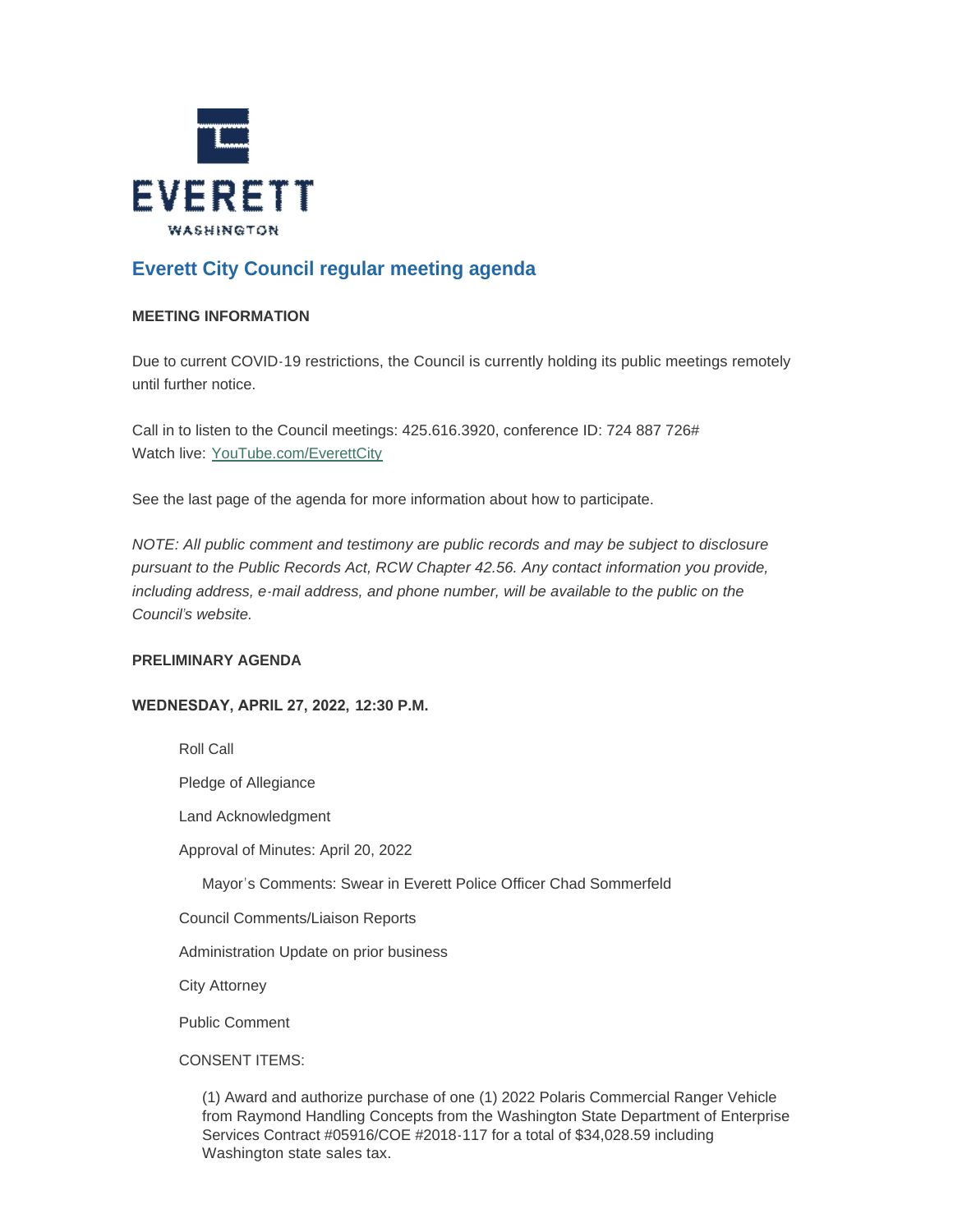#### Documents:

#### [Polaris.pdf](https://www.everettwa.gov/AgendaCenter/ViewFile/Item/13676?fileID=80824)

(2) Authorize the Mayor to sign Amendment 1 to the Professional Services Agreement with Brown and Caldwell for Owner Advisor services related to procurement of a Progressive Design-Build contractor for Reservoir 3 structural repairs.

Documents:

#### [Brown and Caldwell-3.pdf](https://www.everettwa.gov/AgendaCenter/ViewFile/Item/13645?fileID=80825)

(3) Authorize city staff to apply for and the Mayor to approve and sign all documents relating to the Library Capital Improvement Program Grant and all documents related to acceptance of the grant.

Documents:

#### [Library Grant.pdf](https://www.everettwa.gov/AgendaCenter/ViewFile/Item/13670?fileID=80813)

#### ACTION ITEMS:

(4) Election of Council Vice President for the year 2022.

(5) Adopt Resolution authorizing recovery of abatement costs pursuant to EMC 1.20.090 at 2010 Lexington Avenue.

Documents:

#### [2010 Lexington Ave.pdf](https://www.everettwa.gov/AgendaCenter/ViewFile/Item/13642?fileID=80822)

(6) Approve the Seattle Outboard Association application to hold a two-day boating regatta on Silver Lake on June 4 and 5, 2022.

Documents:

## [Seattle Outboard-1.pdf](https://www.everettwa.gov/AgendaCenter/ViewFile/Item/13643?fileID=80823)

(7) Authorize the Mayor to sign the contract with Bird Rides, Inc. to operate a Scooter Share Program within the City of Everett.

Documents:

#### [Bird Scooter share\\_1.pdf](https://www.everettwa.gov/AgendaCenter/ViewFile/Item/13673?fileID=80827)

Executive Session

Adjourn

## **PARTICIPATION IN REMOTE COUNCIL MEETINGS**

- $\circ$  Call in to listen to the Council meetings: 425.616.3920, conference ID: 724 887 726#
- o Participate remotely via Zoom by registering to speak at [everettwa.gov/speakerform.](http://everettwa.gov/speakerform) You must register no later than 30 minutes prior to the meeting. Or contact Deb Williams at 425.257.8703 or [\[email protected\]](https://www.everettwa.gov/cdn-cgi/l/email-protection#0763706e6b6b6e666a744762716275627373706629606871) and identify the topic you wish to